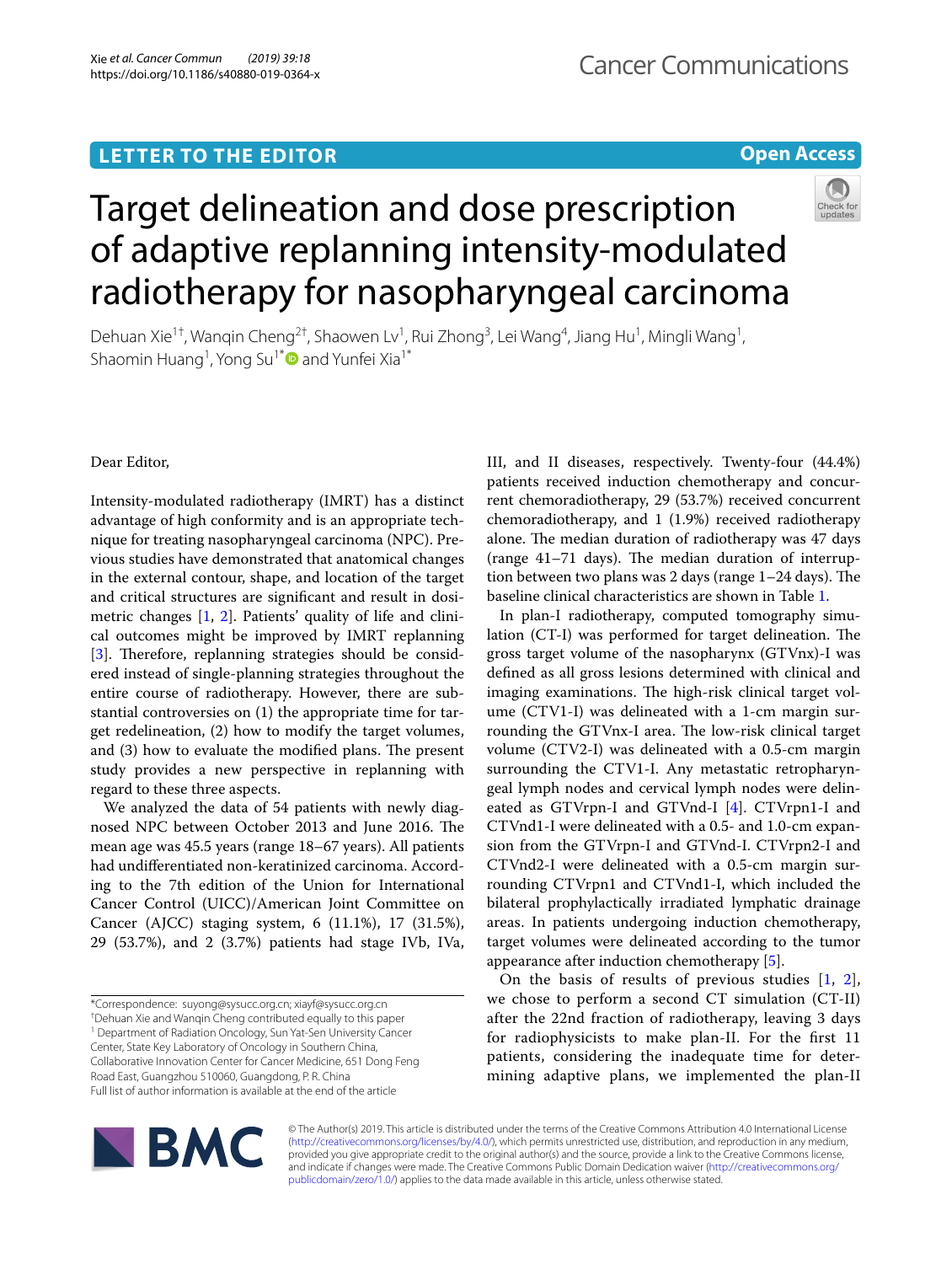<span id="page-1-0"></span>**Table 1 Baseline clinical characteristics of 54 patients with nasopharyngeal carcinoma**

| <b>Characteristics</b>                     | No<br>of patients<br>[cases $(\%)$ ] |
|--------------------------------------------|--------------------------------------|
| Sex                                        |                                      |
| Female                                     | 14 (25.9)                            |
| Male                                       | 40 (74.1)                            |
| Treatment                                  |                                      |
| Induction and concurrent chemoradiotherapy | 24 (44.4)                            |
| Concurrent chemoradiotherapy               | 29 (53.7)                            |
| Radiotherapy alone                         | 1(1.9)                               |
| Staging (AJCC/UICC 2010)                   |                                      |
| T stage                                    |                                      |
| <b>T4</b>                                  | 14 (25.9)                            |
| T <sub>3</sub>                             | 24 (44.4)                            |
| T <sub>2</sub>                             | 9(16.7)                              |
| T1                                         | 7(13.0)                              |
| N stage                                    |                                      |
| N <sub>3</sub> b                           | 2(3.7)                               |
| N3a                                        | 6(11.1)                              |
| N <sub>2</sub>                             | 34 (62.9)                            |
| N <sub>1</sub>                             | 11(20.4)                             |
| N <sub>0</sub>                             | 1(1.9)                               |
| M stage                                    |                                      |
| M <sub>0</sub>                             | 54 (100)                             |
| M1                                         | 0(0)                                 |
| TNM stage                                  |                                      |
| <b>IVb</b>                                 | 6(11.1)                              |
| IVa                                        | 17(31.5)                             |
| $\parallel$                                | 29 (53.7)                            |
| $\mathsf{II}$                              | 2(3.7)                               |

*UICC* the Union for International Cancer Control, *AJCC* the American Joint Committee on Cancer

radiotherapy after the 26th fraction. For the following patients, we implemented the plan-II radiotherapy after the 25th fraction. In plan-II radiotherapy, GTVnx/rpn/ nd-II was defned as all residual diseases; CTV1/rpn1/ nd1-II was the same as CTV1/rpn1/nd1-I; and CTV2/ rpn2/nd2-II was not delineated (Fig. [1\)](#page-2-0).

A 3- to 5-mm margin surrounding the above targets was required for the delineation of the planning target volumes (PGTVnx, PGTVrpn, PGTVnd, PCTV1, and PCTV2).

Before June 2014, the doses prescribed were as follows: GTVnx/rpn/nd-I, 57 Gy in 26 fractions at 2.19 Gy/ fraction; PCTV1/rpn1/nd1-I, 50 Gy in 26 fractions at 1.92 Gy/fraction; PCTV2/rpn2/nd2-I, 46–47 Gy in 26 fractions at 1.77–1.81 Gy/fraction; PGTVnx/rpn/nd-II, 11 Gy in 5 fractions at 2.2 Gy/fraction; PCTV1/rpn1/ nd1-II, 10 Gy in 5 fractions at 2.0 Gy/fraction.

After June 2014, the doses prescribed were as follows: PGTVnx/rpn/nd-I, 53–54 Gy in 25 fractions at 2.12–2.16 Gy/fraction; PCTV1/rpn1/nd1-I, 47.5 Gy in 25 fractions at 1.90 Gy/fraction; PCTV2/rpn2/nd2-I, 45 Gy in 25 fractions at 1.8 Gy/fraction; PGTVnx/rpn/ nd-II, 15–15.5 Gy in 7 fractions at 2.14–2.21 Gy/fraction; PCTV1/rpn1/nd1-II, 13.5 Gy in 7 fractions at 1.93 Gy/ fraction.

The target delineation and dose prescription of organs at risk (OARs), including the brain stem, spinal cord, and optic chiasm, were performed according to Radiation Therapy Oncology Group (RTOG) 0225 protocol [[4\]](#page-3-3). Under the dose tolerance limit requirements of the RTOG 0225 protocol [[4\]](#page-3-3), the dose constraints for OARs were calculated via multiplying the dose tolerance limit  $(D_{tolerance limit})$  by the percentage of dose of each plan in total dose.

The average weights of the patients were  $61.2 \pm 9.3$  kg before radiotherapy and  $58.2 \pm 9.0$  kg after the 22nd fraction of irradiation, without signifcant weight reduction (*P*>0.05). GTVnx, GTVnd-R, volumes of bilateral parotids, and volumes of bilateral submandibular glands showed signifcant reductions after 22 fractions of irradiation (all  $P < 0.05$ ), whereas other volume changes were not signifcant (Additional fle [1](#page-3-5): Table S1).

Nearly 100% of PGTV was irradiated with 95% of the prescription dose of PGTVnx in the two plans. No signifcant diferences in the percentage of the mean dose (Dmean) in the total dose (Dmean%) of PGTVnx, bilateral PGTVrpn, or bilateral PGTVnd were observed between the two plans. Among the evaluated OARs, Dmean% values of the brain stem, spinal cord, optic chiasm, pituitary, oral cavity, oropharynx, hypopharynx, and thyroid gland were signifcantly diferent between plan-I and plan-II (*P*<0.05) (Additional fle [1](#page-3-5): Table S2).

Adverse events were evaluated based on RTOG acute radiation morbidity scoring criteria. Grade 1–2 adverse events were mainly observed in the skin, oral mucosa, and salivary glands, whereas grade 0 adverse events were mainly observed in the hypopharynx mucosa and larynx mucosa. Grade 3 leukopenia, neutropenia, and thrombocytopenia were observed in 18 (33.30%), 13 (24.07%), and 5 (9.25%) patients, respectively; 1 (1.85%) developed grade 4 neutropenia.

The median follow-up period was 30 months (range 3–44 months). Three patients developed distant metastasis, and 4 developed locoregional failure, but none occurred in the regression area. The 3-year overall survival, local recurrence-free survival, and distant metastasis-free survival rates were 93.3%, 90.5%, and 91.4%, respectively.

Few studies have described the target redelineation in detail for replanning or modifed dose prescription for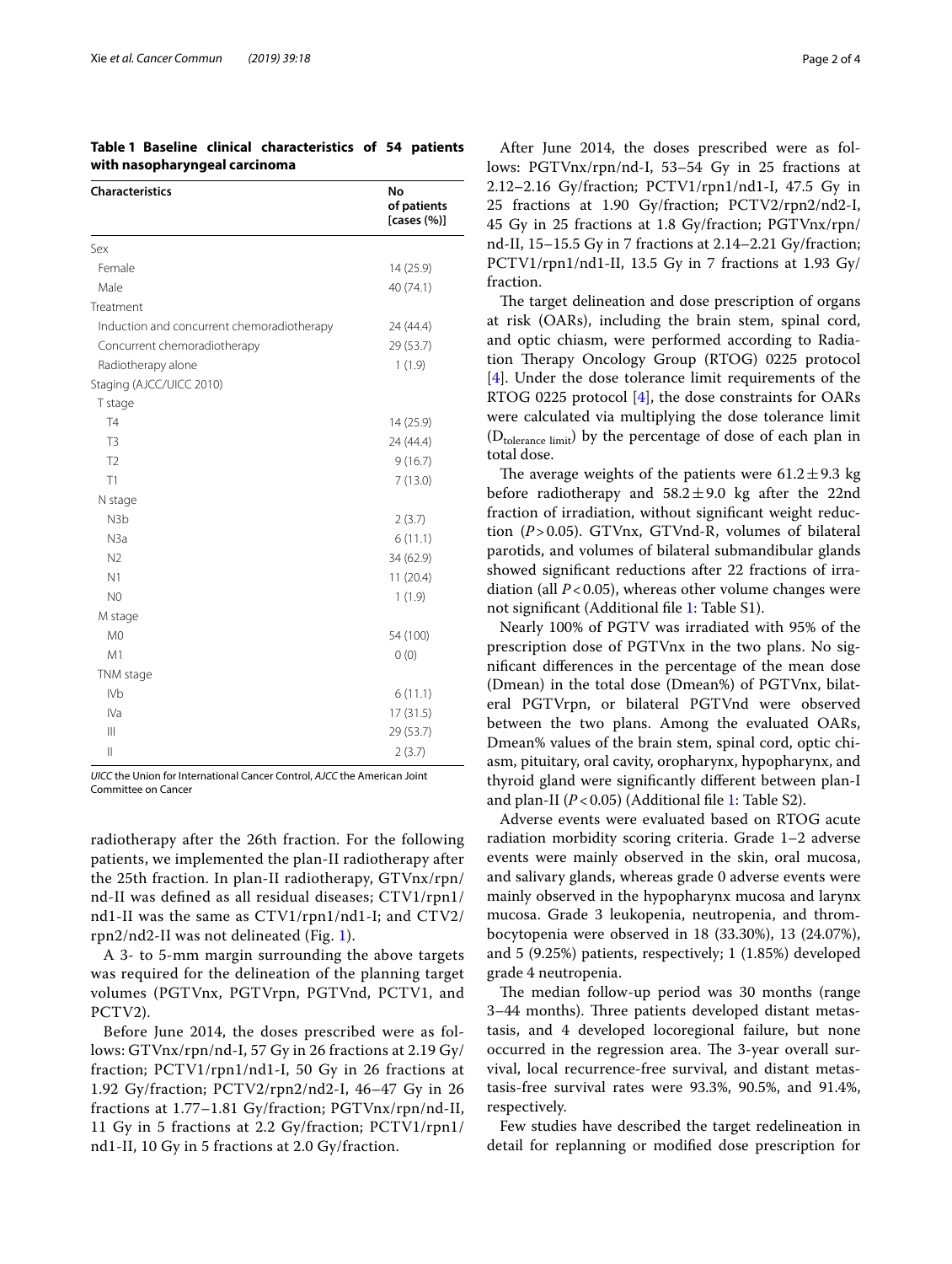

<span id="page-2-0"></span>line). The regressing areas of the intracavitary area, the left medial pterygoid plate, and the navicular fossa lesion are included not in GTVnx-II but in CTV1-II (green line), which maintains the same as CTV1-I. CTV2-II is not delineated. GTVnx-I was copied to the CT-II for comparison (purple line)

tumor regression areas. Hansen et al. [\[6](#page-3-6)] used the same GTV in plan-II without extending it beyond the skin contour or into adjacent normal structures. Chitapanarux et al. [[7](#page-3-7)] recontoured the GTV-II by removing the air cavity formed due to tumor shrinkage while maintaining the other dimensions of GTV-I. CTV-II was adapted by excluding the air cavity and noninvolved tissues. According to basic research and the results of defnitive irradiation for NPC [\[8](#page-3-8)], a dose of 60 Gy delivered to subclinical lesions achieved good treatment efficacy. In the present study, upon disappearance/dissolution of tumor areas, the initial location of the tumor were included in CTV1- II, and the total dose delivered to the disappeared part of GTVnx-I after radiotherapy was over 65 Gy. Our followup results showed that no recurrence occurred in the regression areas of GTVnx/rpn/nd-I which were delineated as CTV1/rpn1/nd1-II, and the 3-year survival rate was not decreased as compared with previously reported outcomes [[9\]](#page-3-9). CTV2 was not prescribed any dose in plan-II, whereas a total dose of 45–47 Gy in 25–26 fractions was prescribed for CTV2 in plan-I. Historically, the suggested dose for microscopic sterilization was 45–50 Gy at 1.8–2 Gy/fraction [\[10\]](#page-3-10). Zhang et al. [\[11](#page-3-11)] analyzed prognostic factors of 1302 NPC patients based on a 10-year follow-up and found that the 5- and 10-year survival rates of patients without cervical lymph node metastasis who underwent 40–45 Gy irradiation were similar to

those of patients with clinical adenopathy who underwent 50–60 Gy irradiation. The present study showed no recurrence in the CTV2 area. This outcome needs to be confrmed in long-term follow-up.

According to the principle of radiobiology, the tumorkilling efect of radiation is related to not only the fractionated dose but also the total dose. Wang et al. [[2\]](#page-3-1) and Yang et al. [[3](#page-3-2)] used the same dose fractionation for each target volume in plan-II as that in plan-I, which may facilitate a simple superposition assessment of the doses between plans. Fung et al. [[12](#page-3-12)] used the same dose fractionation, 2.1 Gy/fraction, for plan-I and plan-II over 7 weeks and used a higher dose fractionation, 3.5–3.7 Gy/fraction, for plan-III. The total dose for the three plans was as large as 80.9 Gy in 37 fractions or 84 Gy in 38 fractions, but the efficacy or toxic adverse effects of radiotherapy were not reported. The dose hyperfractionation in plan-II might increase the possibility of late reaction tissue damage and may elicit serious sequelae. In the present study, a higher dose per fraction was prescribed for GTVnx-II and CTV1- II with the intention of increasing the biological efect of radiation and improving therapeutic efect.

In conclusion, our adaptive replanning IMRT for patients with NPC provides a new perspective on target redelineation and dose prescription, as it would demonstrate a signifcant dosimetric and clinical benefts without recurrence and reduction in survival.